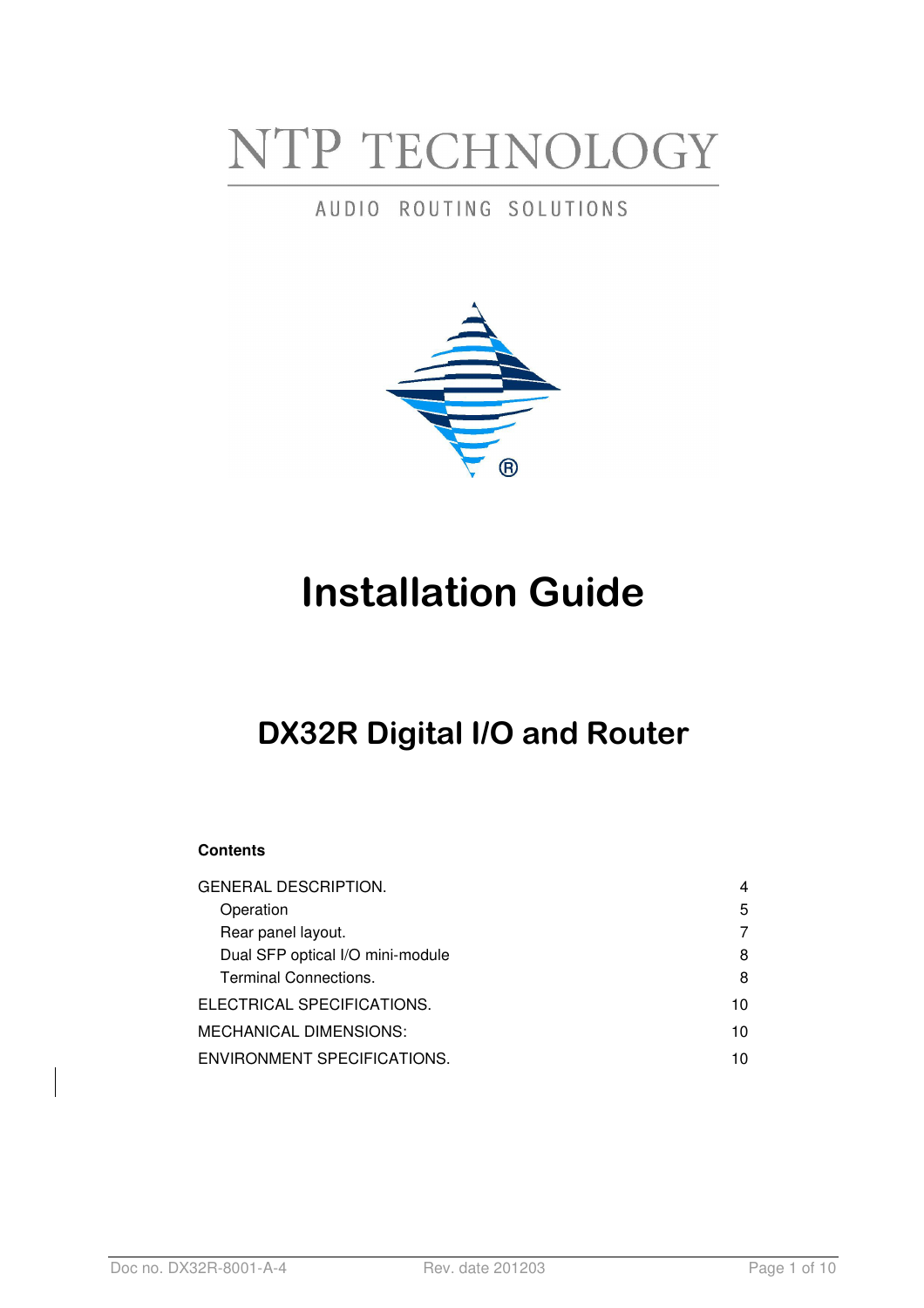## **IMPORTANT SAFETY INSTRUCTIONS READ AND KEEP THESE INSTRUCTIONS**

The lightning flash with arrowhead symbol, within an equilateral triangle, is intended to alert the user to the presence of uninsulated "dangerous voltage" within the product's enclosure that may be of sufficient magnitude to constitute a risk of electric shock to persons.

The exclamation point within an equilateral triangle is intended to alert the user to the presence of important operating and maintenance (servicing) instructions in the literature accompanying the product.



The garbage bin with a cross is intended to alert the user that the product may not be disposed of by regular garbage, but as electronic equipment.

#### **WARNING** – when using electric products, basic precautions should be followed, including the following:

Read all of the safety and installations instructions and explanation of graphic symbols before using the product.

- 1 Do not use this apparatus near water.
- 6. Clean only with dry cloth.
- 7. Do not block any ventilation openings. Install in accordance with the manufacturer's instructions.
- 8. Do not install near any heat sources such as radiators, heat registers, stoves, or other apparatus (including amplifiers) that produce heat.
- 9. Do not defeat the safety purpose of the polarized or grounding-110 to 125V type plug according to UL 817 and CSA C22.2 no. 42. A polarized plug has two blades with one wider than the other. A grounding type plug has two blades and a third grounding prong. The wide blade or the third prong are provided for your safety. If the provided plug does not fit into your outlet, consult an electrician for replacement of the obsolete outlet.
- 10 Protect the power cord from being walked on or pinched particularly at plugs, convenience receptacles, and the point where they exit from the apparatus.
- 11 Only use attachments/accessories specified by the
- 12. Use only with the cart, stand, tripod, bracket, or table specified by the manufacturer, or sold with the apparatus. When a cart is used, use caution when moving the cart/apparatus combination to avoid injury from tip-over.
- 13 Unplug this apparatus during lightning storms or when unused for long periods of time.
- 14 Refer all servicing to qualified service personnel. Servicing is required when the apparatus has been damaged in any way, such as power-supply cord or plug is damaged, liquid has been spilled or objects have fallen into the apparatus, the apparatus has been exposed to rain or moisture, does not operate normally, or has been dropped.

#### **DANGER**

Improper connection of the equipment-grounding can result in a risk of electric shock. Do not modify the plug provided with the product – if it will not fit the outlet have a proper outlet installed by a qualified electrician. Do not use an adapter which defeats the function of the equipment-grounding conductor. If you are in doubt as to whether the product is properly grounded, check with a qualified serviceman or electrician.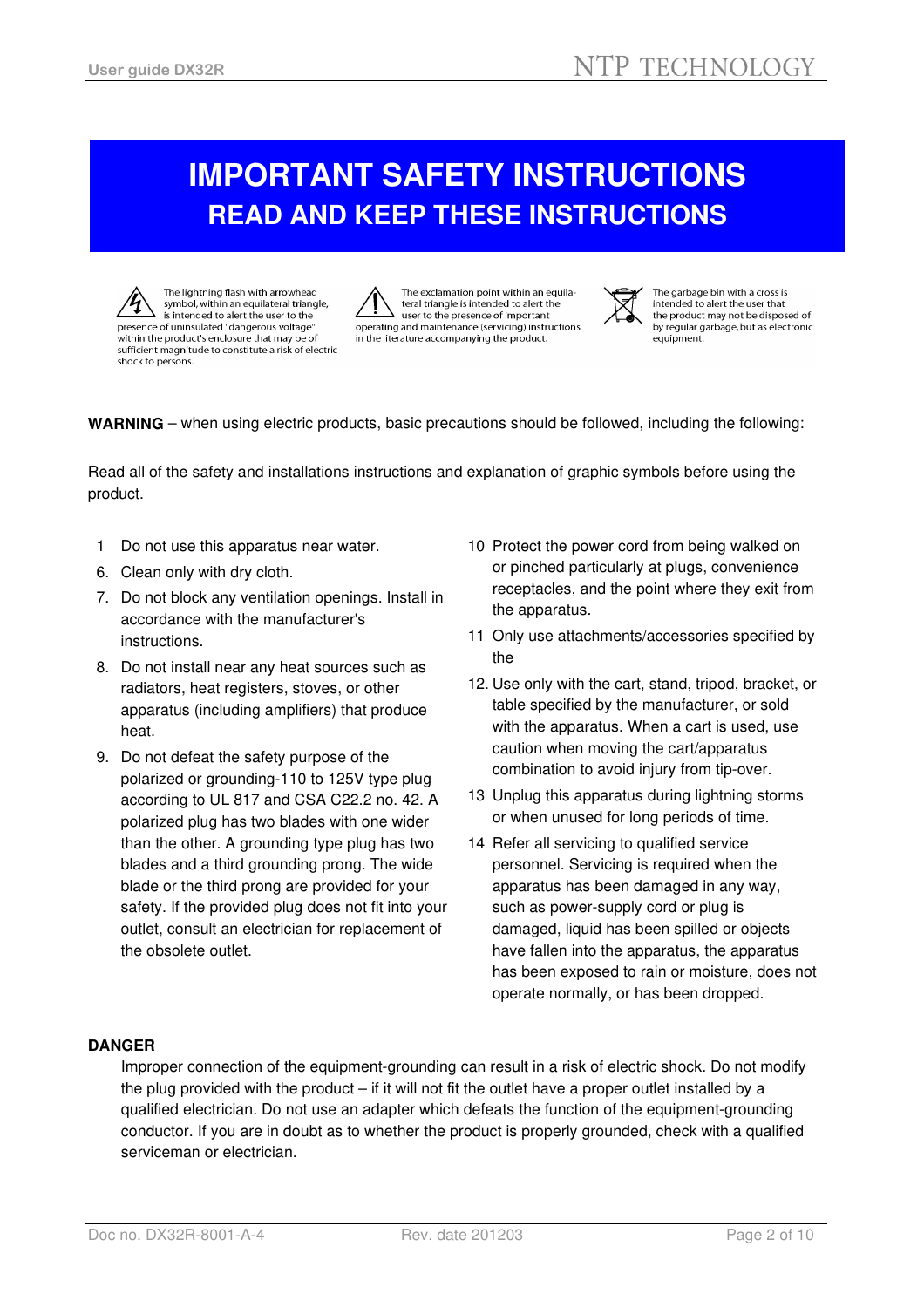The product must be grounded. If it should malfunction or breakdown, grounding provides a path of least resistance for electric current to reduce the risk of electric shock. This product is equipped with a power supply cord having an equipment-grounding conductor and a grounding plug. The plug must be plugged into an appropriate outlet which is properly installed and grounded in accordance with all local codes and ordinances.

#### **WARNING**

- This product, either alone or in combination with an amplifier and speakers or headphones, may be capable of producing sound levels that could cause permanent hearing loss. Do not operate at a high volume level or at a level that is uncomfortable. If you experience any hearing loss or ringing in the ears, you should consult an audiologist.
- The product should be located so that its location or position does not interfere with its proper ventilation.
- The power-supply cord of the product should be unplugged from the outlet when left unused for a long period of time. When unplugging the power supply, do not pull on the cord, but grasp it by the plug.
- Care should be taken so that objects do not fall and liquids are not spilled into the enclosure through openings.

#### **SERVICE**

- Do not attempt to service the product beyond that described in the user maintenance instructions. All other servicing should be referred to qualified service personnel.
- The product should be serviced by qualified service personnel when:
	- 1. The power supply cord or plug has been damaged, or
	- 2. Objects have fallen, or liquid has spilled into the product, or
	- 3. The product has been exposed to rain, or
	- 4. The product does not appear to be operating normally or exhibits a marked change in performance, or
	- 5. The product has been dropped, or the enclosure damaged.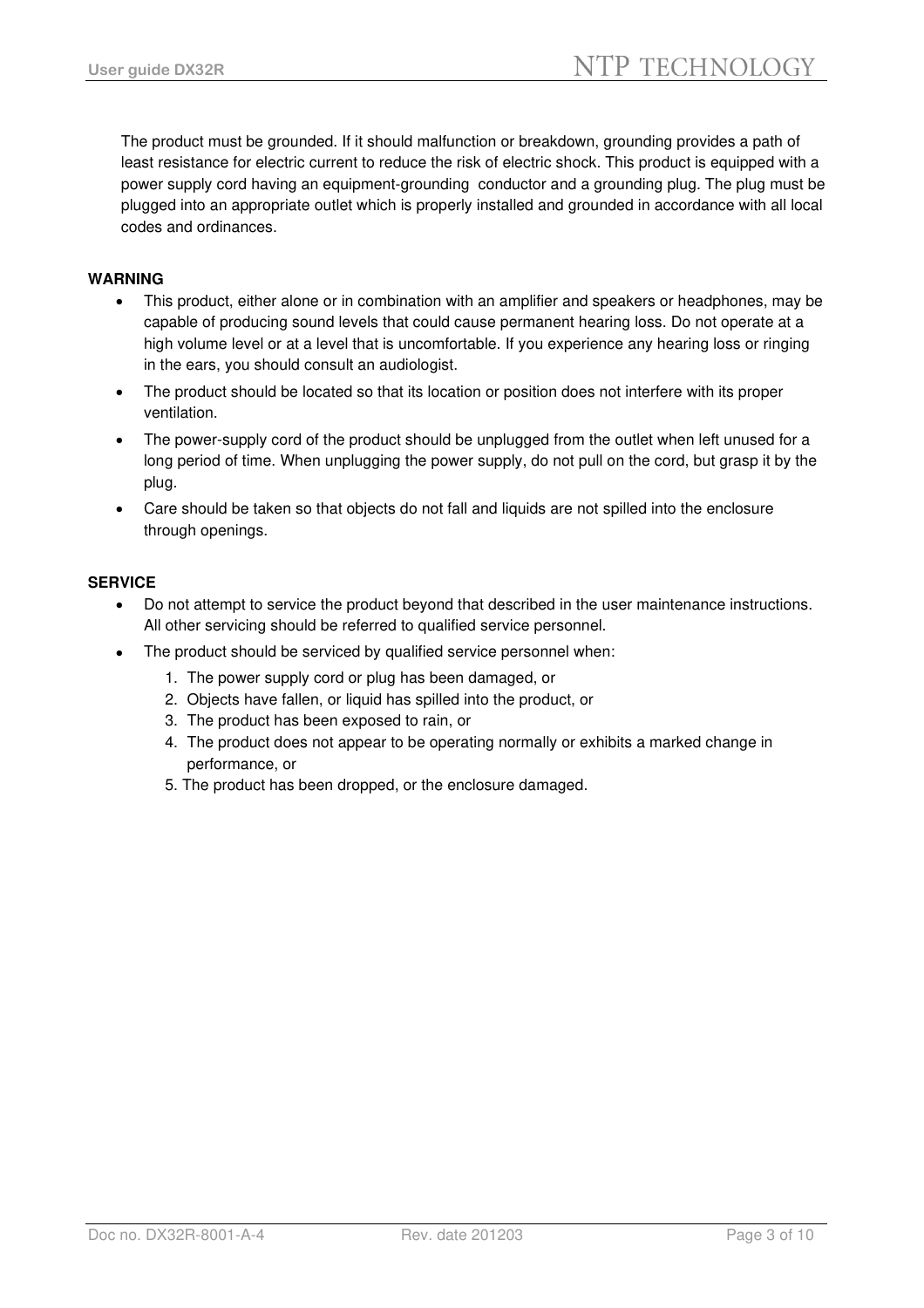

## **General description.**

The DX32R Digital I/O is a 19" wide, 1RU high digital patch bay and interface unit for Digital Audio signals compliant to the formats: AES3, MADI (AES10) and IP audio based on Dante™. DX32R has a total of 8 AES3 I/O (16 mono) channels, two MADI BNC connectors for 64 channels of I/O, and optionally two SFP modules for either optical or coax MADI connections providing a total of 192 I/O channels on MADI. The Dante IP audio technology is available on the two Ethernet connectors and provides 64 mono channels of I/O which can be redundant on two connectors.

The digital patch bay of DX32R is based on a digital router matrix with 400 input channels, which individually can be patched to any one or more output channels. The matrix can operate on all standard sample rates up-to 192 kHz and the matrix will interface data with the sample-rate to which the DX32R is synchronized. The unit is based on synchronous routing so all digital signals must have the same basic sample-rate. No sample rate functionality is available.

As standard the basic chassis is equipped with redundant power supplies.

All installation guides and more documentation can be downloaded from www.ntp.dk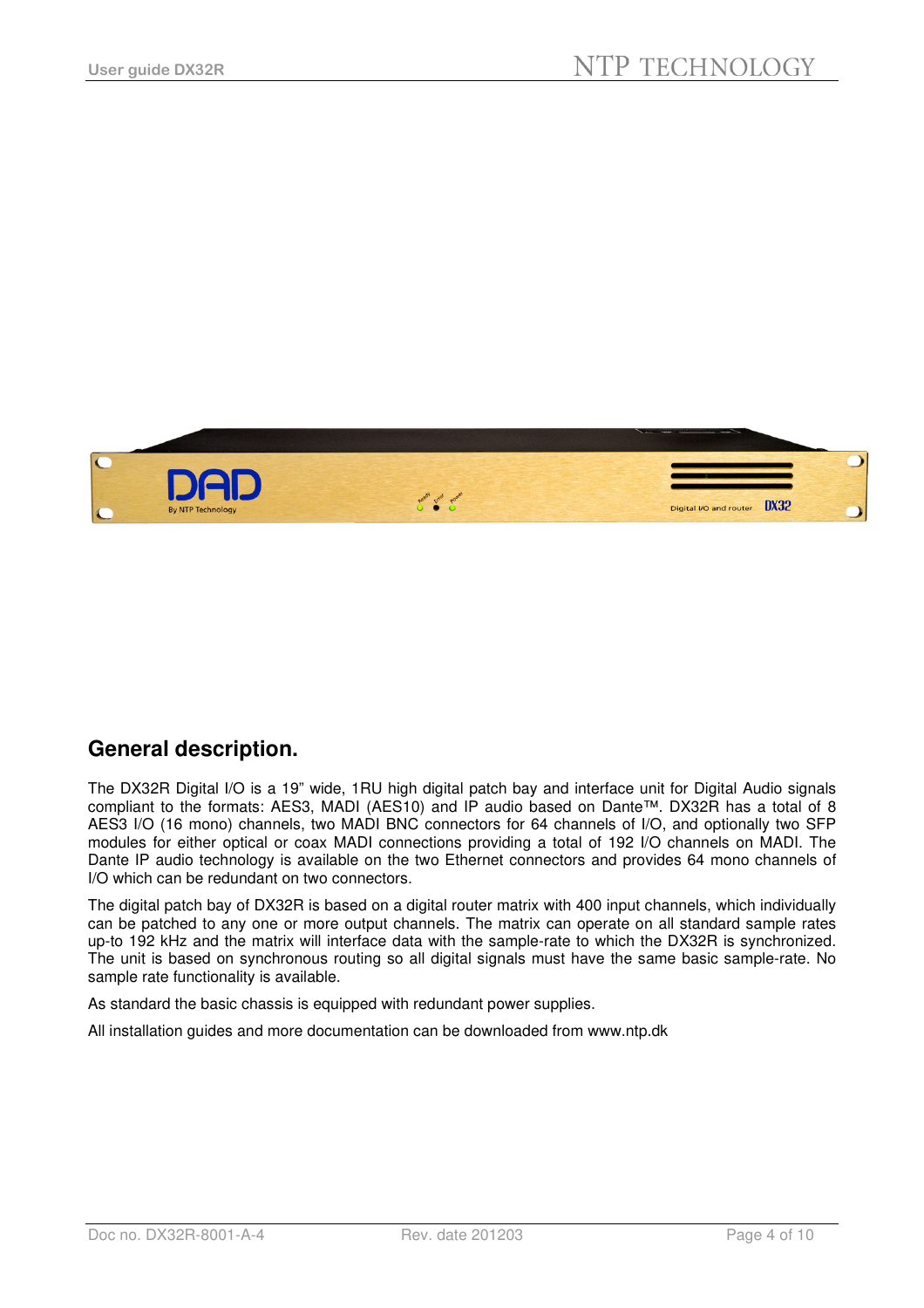#### **Operation**

The DX32R is operated via the Network port using the Penta manager control program, DADman control programme or via the NTP Router Control System RCCore, when the unit is a part of an integrated routing system. On the front panel there are LED indicators showing the status of the unit, and on the rear panel there is "reconfig" button by which the unit can be set into certain pre configured modes.

#### **Front panel LED's**

DX32R has 3 LED indicators on the front panel. The indicators are **Ready, Error** and **PSU OK.** The function of the indicators are described below.

| Ready Error psych | Ready ON           | Green LED indicates that the unit is operative, and<br>all software is loaded and OK.                                                                                                                                                          |
|-------------------|--------------------|------------------------------------------------------------------------------------------------------------------------------------------------------------------------------------------------------------------------------------------------|
|                   | <b>Ready BLINK</b> | Green LED blink indicates that the unit is in reconfig<br>mode                                                                                                                                                                                 |
|                   | Error ON           | Red LED indicates a hardware error on the unit.<br>This could be an I/O card that is not working, a fan<br>fault or a PSU error. A detailed report will be in the<br>alarm log of the control software. In normal<br>operation the LED is off. |
|                   | <b>PSU OK ON</b>   | Green LED indicates that the power supplies are<br>OK.                                                                                                                                                                                         |
|                   |                    | <b>PSU OK</b> BLINK Green LED blink indicates that one of the two<br>power supply is not OK or absent.                                                                                                                                         |
|                   |                    |                                                                                                                                                                                                                                                |

#### **Reconfig button**

The "reconfig" button is accessed via a hole in the rear panel using a pen or a similar pointed item. Trough the hole a green LED is visible, which will light up indicating the various reconfig modes of the DX32R as a result of the activation of the "reconfig" button. When DX32R is in recovery mode the **Ready** Led on the front panel of the unit will blink.

#### Recovery mode



**Green LED** 

"reconfig" push while the unit is powering up Green LED

turns ON

The DX32R enters a recovery mode. In this mode only a basic boot code is operative in the unit, and new code can be downloaded by the NTP download software. This mode is used if the software on the platform for some reason is not operative.

The IP address of the unit is the one currently used and stored in the internal EERPOM

"reconfig" short push while the unit is in reconfig mode and Green LED is on Green LED

turns OFF

The DX32R remains in reconfig mode as described above.

The IP address of the unit is however **the default address 10.0.7.20**, and IP discovery is set to DHCP which will change the IP address if a DHCP server is available in the network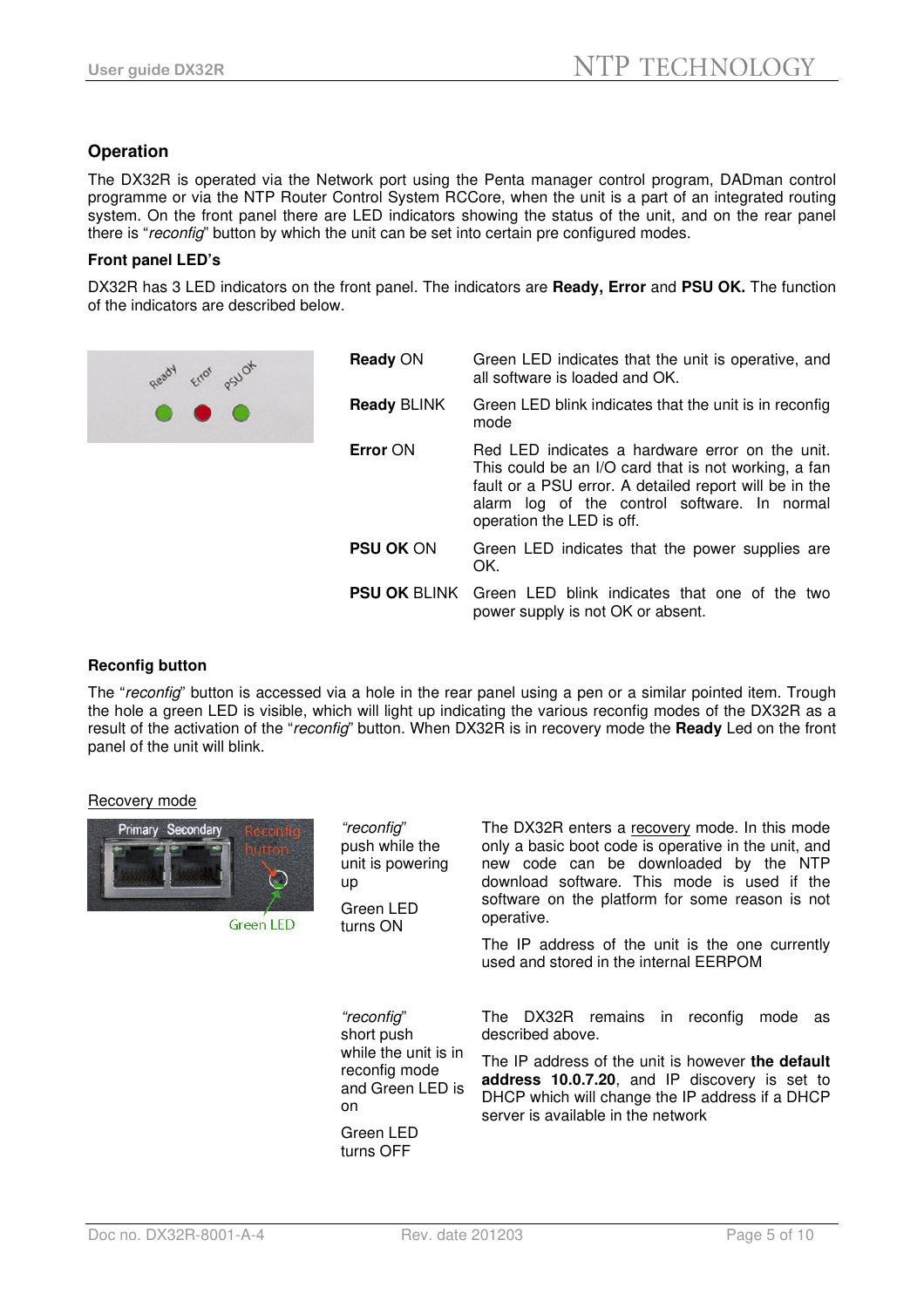The selection of either of the two recovery modes are fixed after selection. The purpose of the recovery mode is to download new firmware to the unit running only the fixed internal boot code in a simple default configuration if download of firmware is not working in normal operating mode of the unit. By enabling recovery mode with default IP address and network configuration the unit can always be identified on a network via the default setup. Once download is completed the unit will enter normal operation. Alternatively the unit has to be re-powered.

#### **Note that the IP address referred to is the IP address of the controller/management interface of the unit. This is not the IP address of the IP audio interface if a such is installed. This IP address can not be managed locally on the unit.**

Restore defaults



**Green LED** 

"reconfig" long push 10 sec. while the unit is in normal operation. Release reconfig" button Green LED

OFF

The DX32R enters a restore default mode. In this mode all setting of the unit is initialized to the factory programmed defaults.

The IP address of the unit is the one currently used and stored in the internal EERPOM

When the "reconfig" button is released the firmware of the unit restarts with the factory default settings and enter normal operation automatically.

#### **Penta manager software**

For description of the Penta manager software please refer to the software user guide. Note that when the DX32R is a part of an NTP router system, all management of the unit is handled by the control system.

Below is a screen dump of the basic/opening control window of the Penta manager software.

| Penta 720/721 control (Online)                                     |                                      |                                                                   | ككارتكار                                                                                                                                                                                                                                                                                                                                                                                                                             |  |
|--------------------------------------------------------------------|--------------------------------------|-------------------------------------------------------------------|--------------------------------------------------------------------------------------------------------------------------------------------------------------------------------------------------------------------------------------------------------------------------------------------------------------------------------------------------------------------------------------------------------------------------------------|--|
| Device selection                                                   | Crosspoint status (mono channels)    |                                                                   | Crosspoint control based on type                                                                                                                                                                                                                                                                                                                                                                                                     |  |
| Type   Model   S/N<br>IP address<br>ID Name                        | ALL<br><b>INPUT</b>                  | <b>OUTPUT</b>                                                     | Type<br>Type                                                                                                                                                                                                                                                                                                                                                                                                                         |  |
| 10.0.7.20<br>$\mathbf{0}$<br>$\overline{0}$                        | MADI 1<br>MADI 2<br>MADI 1<br>MADI 2 | AES <sub>1</sub><br>AES <sub>2</sub><br>PHD 1<br>PHD <sub>2</sub> | AES<br>AES<br>$\vert \cdot \vert$<br>$\overline{\phantom{a}}$<br>C Mono C Stereo<br>Output<br>Input<br>AES 01<br><b>AES 01</b><br><b>AES 02</b><br><b>AES 02</b><br><b>AES 03</b><br><b>AES 03</b>                                                                                                                                                                                                                                   |  |
|                                                                    |                                      |                                                                   | AES 04<br>AES 04<br><b>AES 05</b><br><b>AES 05</b><br><b>AES 06</b><br><b>AES 06</b><br><b>AES 07</b><br><b>AES 07</b><br>AES 08<br><b>AES 08</b><br><b>AES 09</b><br><b>AES 09</b><br><b>AES 10</b><br><b>AES 10</b><br><b>AES 11</b><br><b>AES 11</b><br><b>AES 12</b><br><b>AES 12</b><br><b>AES 13</b><br>AES 13<br><b>AES 14</b><br><b>AES 14</b><br>AES 15<br><b>AES 15</b><br><b>AES 16</b><br><b>AES 16</b><br>$\rightarrow$ |  |
| Add device<br>Refresh<br>Settings                                  | Load from file                       | Save to file                                                      | Disconnect<br>Connect                                                                                                                                                                                                                                                                                                                                                                                                                |  |
| Device status<br>Internal<br>192 kHz<br>Sync source<br>Sample rate | <b>Faulty</b><br>PSU <sub>1</sub>    | Faulty<br>PSU <sub>2</sub>                                        | FAN 1<br>OK<br>FAN <sub>2</sub><br>OK                                                                                                                                                                                                                                                                                                                                                                                                |  |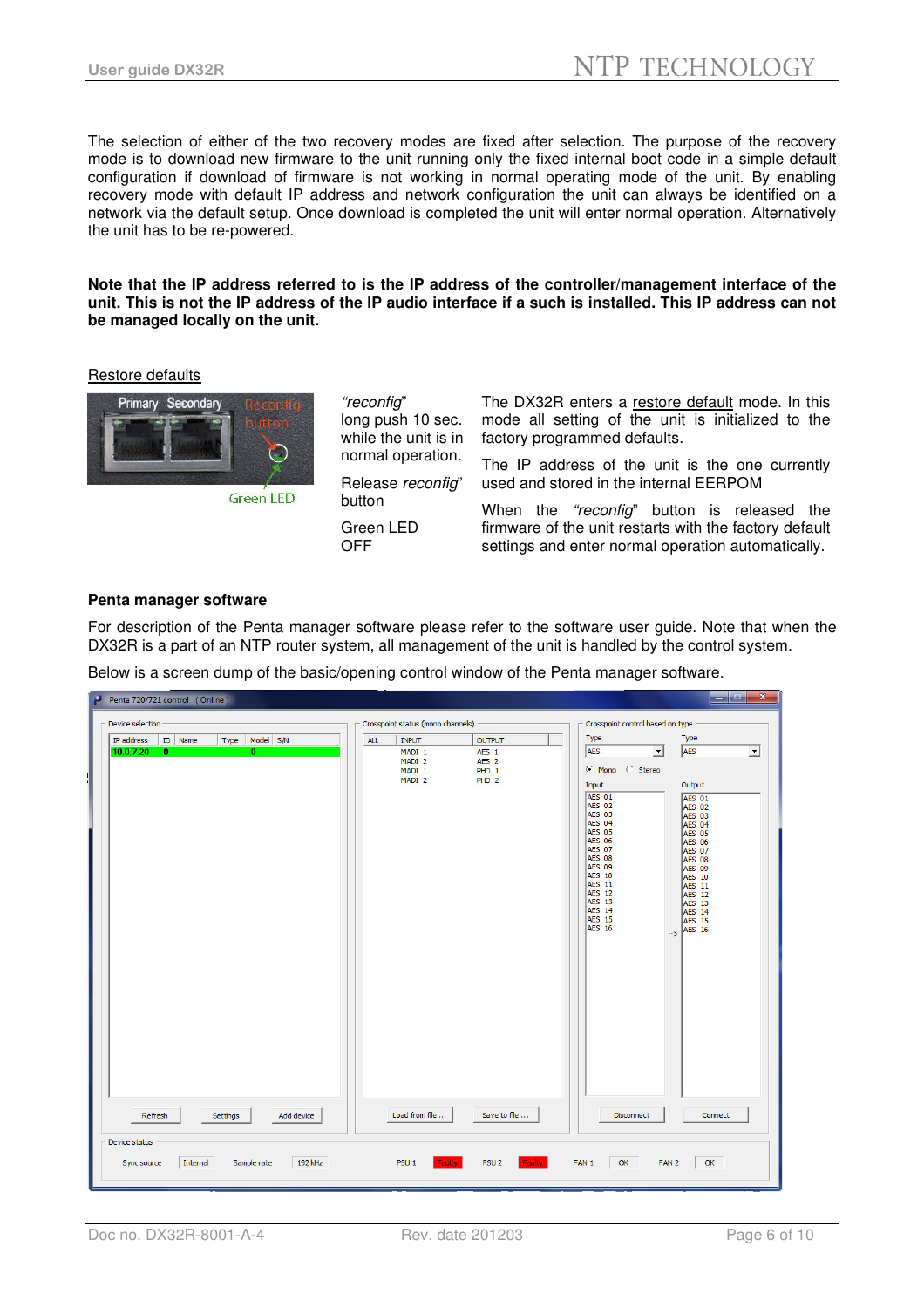### **Rear panel layout.**





#### Rear panel layout (Figure 1).

- 1. Mains inlet 1.
- 2. Mains inlet 2.
- 3. 4 x AES/EBU input and output. 25 pole D-sub female connector with TASCAM pin-out.
- 4. 4 x AES/EBU input and output. 25 pole D-sub female connector with TASCAM pin-out.
- 5. SFP slot for optional MADI SFP module.
- 6. SFP slot for optional MADI SFP module.
- 7. Sync input for Word Clock, Video Black Burst or Trilevel (configurable)
- 8. Coax MADI input and output, 2 BNC connectors
- 9. Word Clock sync output, BNC connector
- 10. AES11/AES3 sync. input XLR female connector
- 11. Network port for Control and for Dante AoIP, primary port, RJ45 connector
- 12. Network port for Dante AoIP, redundant port, RJ45 connector
- 13. Reconfigure/initialize switch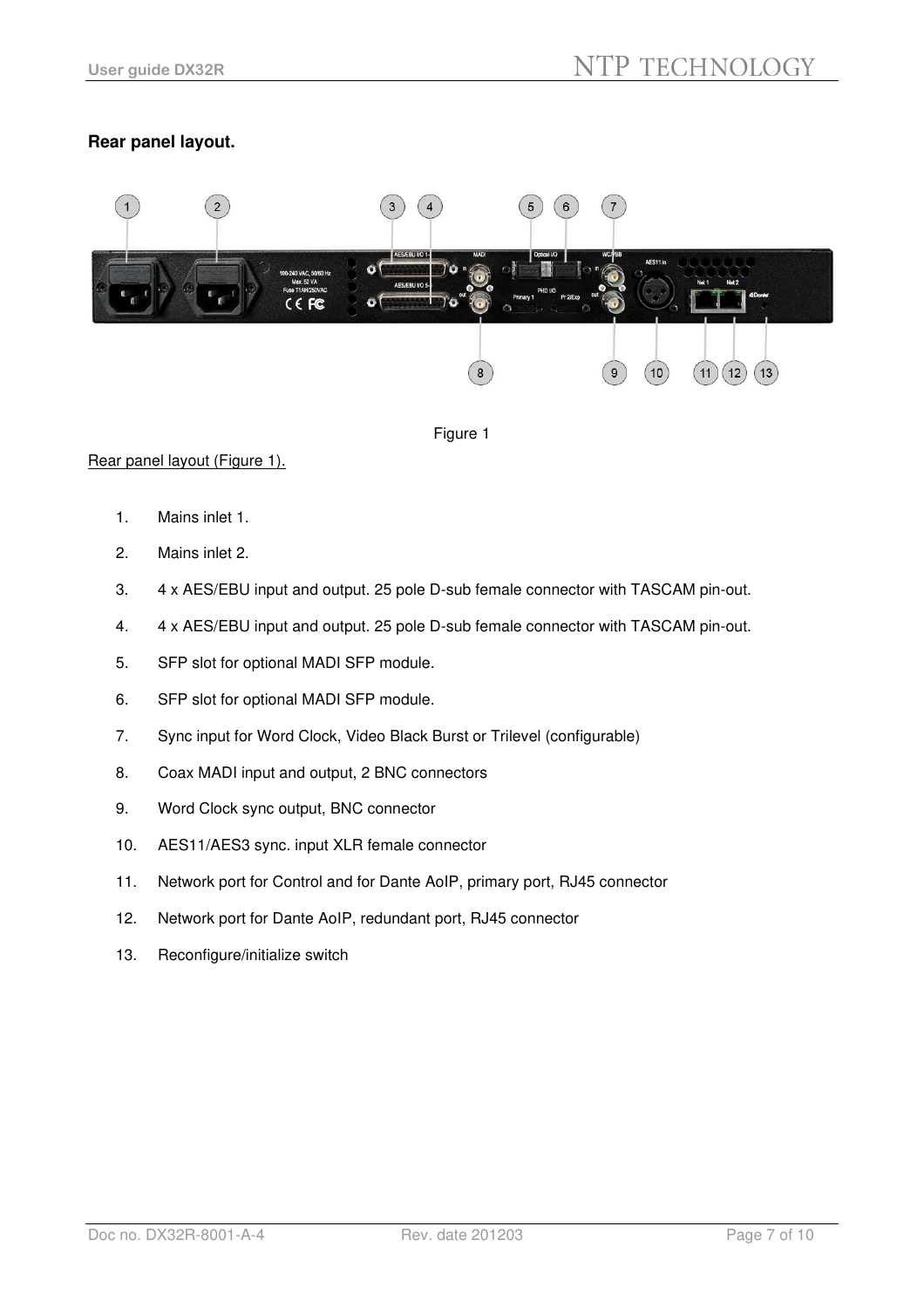#### **Dual SFP optical I/O mini-module**



The Dual SFP optical module, can be installed with one or two "Small form-factor pluggable" (SFP) transceiver modules.

The SFP modules are standard types which support various types of optical interfaces with LED or Laser diodes and various wave lengths.

Each SFP module has a receiver and a transmitter part, and can be used for MADI audio I/O or the NTP Dual MADI format called "Hotlink".

The right part of the SFP connector is the receiver and the left part is the transmitter.

#### **Terminal Connections.**



### **AES11 sync input XLR connector**

| <b>Pin 1</b> . | $TX +$ |
|----------------|--------|
| Pin 2.         | $TX -$ |
| Pin 3.         | $RX +$ |



## **AES/EBU input/output 25 pole D-sub connectors.**

Female connector for AES/EBU input and output connections

The top connector provides the connection for the first 4 AES/EBU input and output channels. The lower connector provides the connection for the last 4 AES/EBU input and output channels, providing a total of 8 AES/EBU I/O channels.

Below is listed the connection for the combined input and output 25 pole D-sub connector. The pinning is according to the proprietary standard by the company **Tascam**.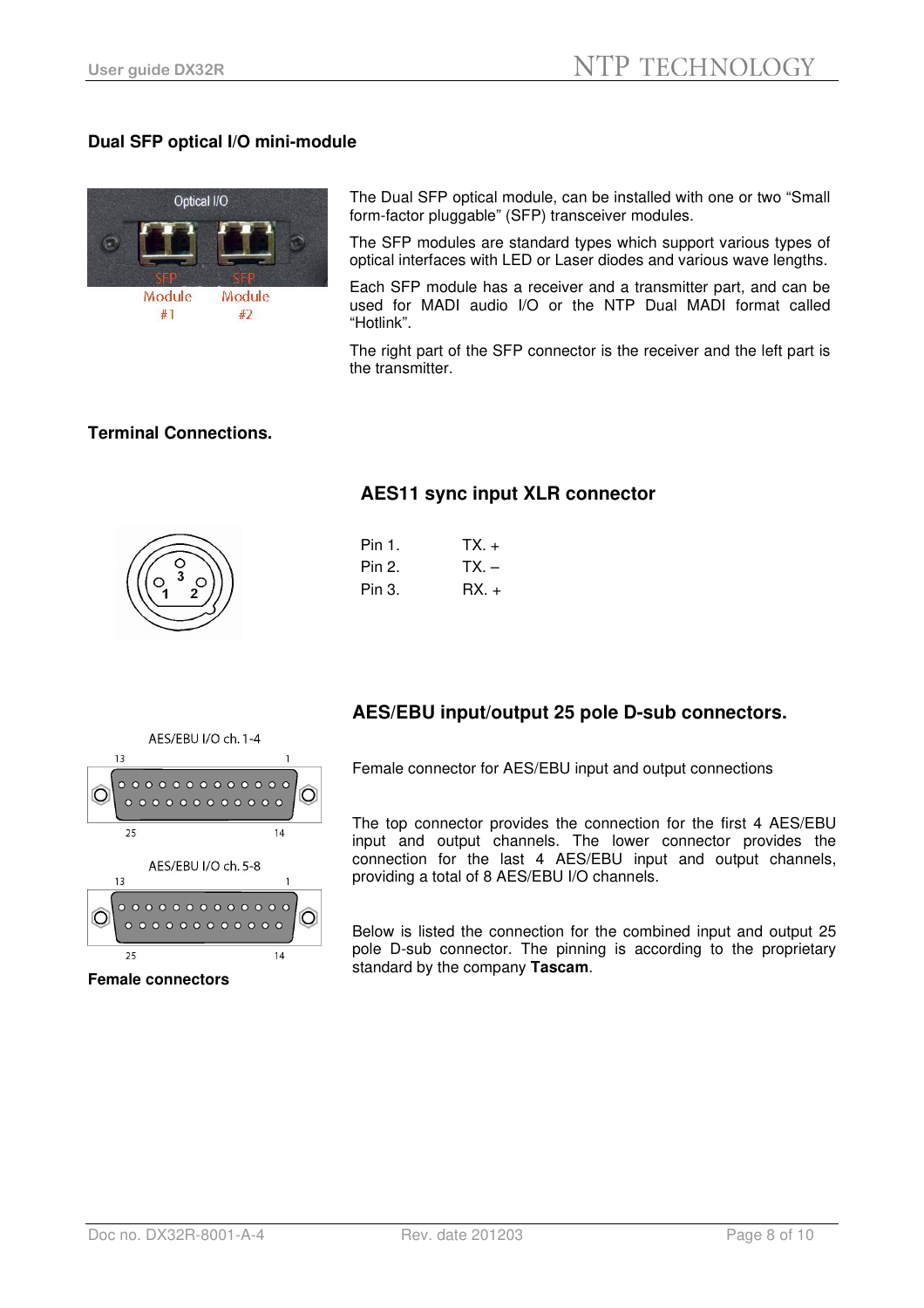| Pin no | Func.                  | Pin no | Func.             |  |
|--------|------------------------|--------|-------------------|--|
| 1      | DOUT $4/8$ +           | 14     | <b>DOUT 4/8 -</b> |  |
| 2      | GND                    | 15     | DOUT $3/7 +$      |  |
| 3      | <b>DOUT 3/7 -</b>      | 16     | <b>GND</b>        |  |
| 4      | DOUT $2/6 +$           | 17     | <b>DOUT 2/6 -</b> |  |
| 5      | GND                    | 18     | DOUT $1/5 +$      |  |
| 6      | <b>DOUT 1/5 -</b>      | 19     | GND               |  |
| 7      | DIN $\overline{4/8}$ + | 20     | DIN 4/8 -         |  |
| 8      | <b>GND</b>             | 21     | $DIN 3/7 +$       |  |
| 9      | DIN 3/7 -              | 22     | <b>GND</b>        |  |
| 10     | DIN $2/6 +$            | 23     | DIN 2/6 -         |  |
| 11     | <b>GND</b>             | 24     | DIN $1/5 +$       |  |
| 12     | <b>DIN 1/5-</b>        | 25     | GND               |  |
| 13     | N.C.                   |        |                   |  |

#### **Connections channel 1-4 i.e. channel 5-8**

### **Ethernet, RJ45 connector**

| <b>Pin 1.</b>      | $TX_{+}$ |
|--------------------|----------|
| Pin 2.             | TX. –    |
| Pin 3.             | $RX_{+}$ |
| Pin 4, 5, 7, 8. NC |          |
| Pin 6.             | RX -     |